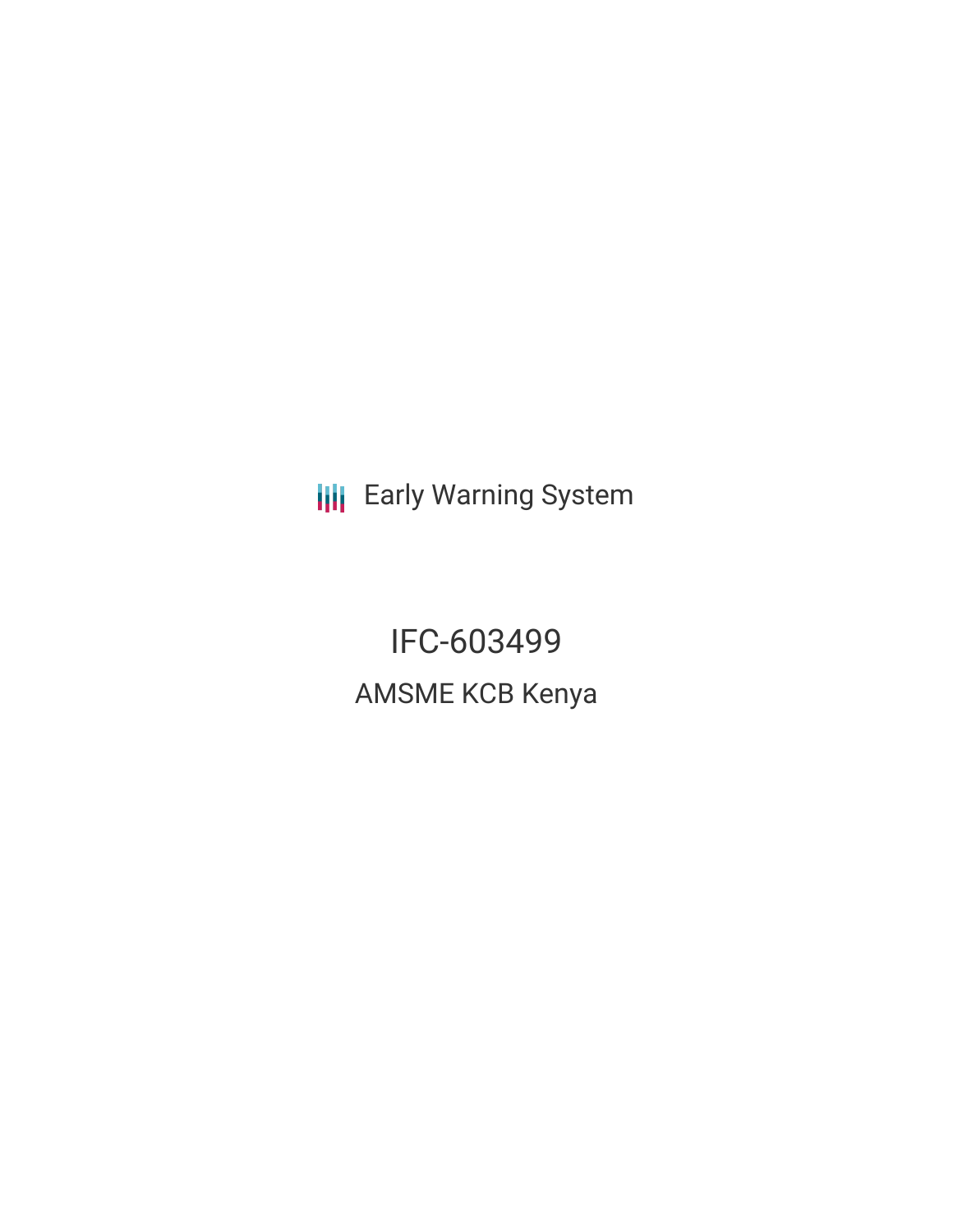

## **Quick Facts**

| <b>Countries</b>              | Kenya                                   |
|-------------------------------|-----------------------------------------|
| <b>Financial Institutions</b> | International Finance Corporation (IFC) |
| <b>Status</b>                 | Active                                  |
| <b>Bank Risk Rating</b>       | U                                       |
| <b>Voting Date</b>            | 2018-09-19                              |
| <b>Borrower</b>               | KCB Kenya                               |
| <b>Sectors</b>                | Finance                                 |
| <b>Ring Fence</b>             | Women                                   |
| <b>Investment Type(s)</b>     | <b>Advisory Services</b>                |
| <b>Project Cost (USD)</b>     | $$0.20$ million                         |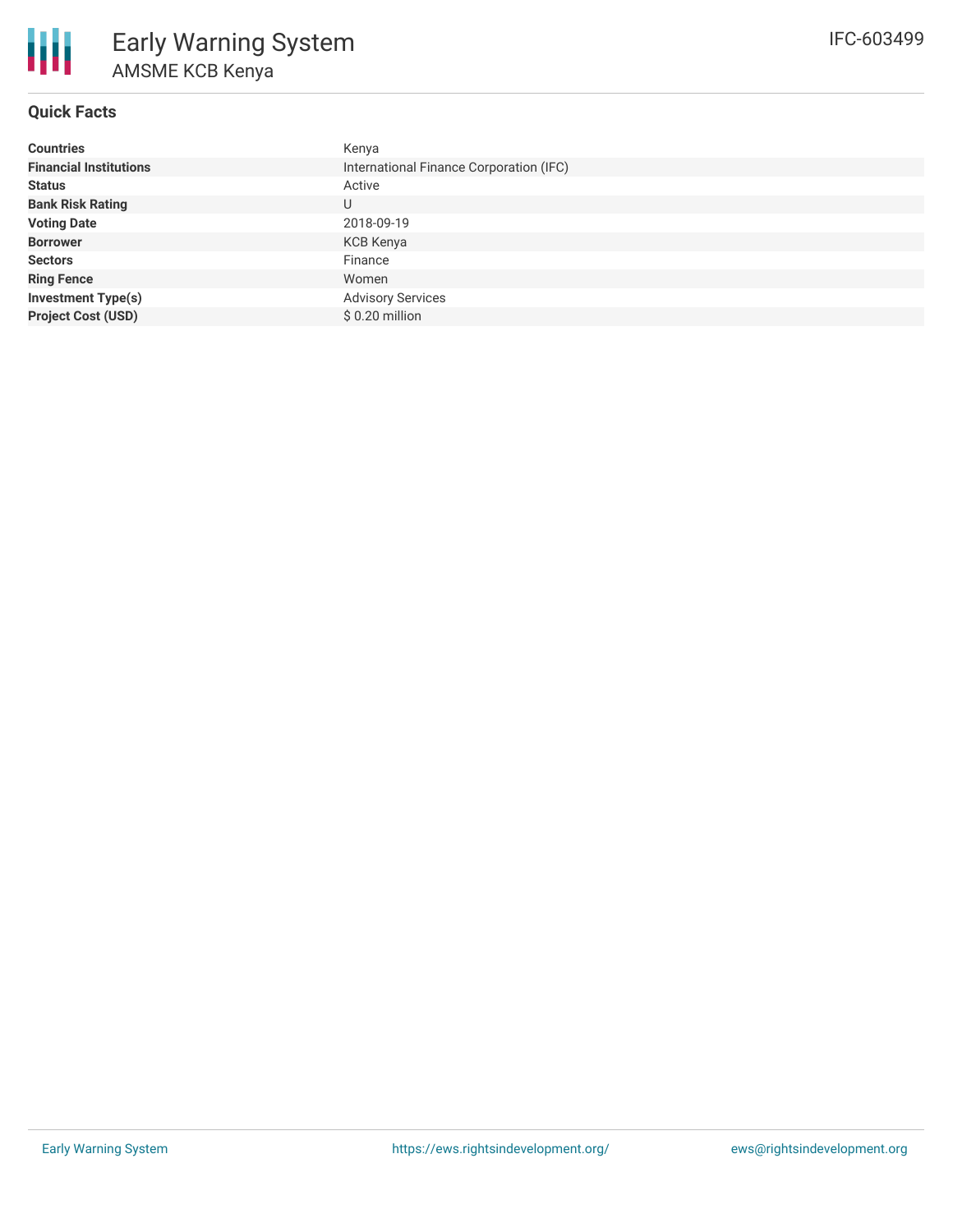

# **Project Description**

This is a Banking on Women Advisory Services project with KCB Kenya and is designed to provide Banking on Women Advisory support in two key areas: 1 ) KCB Staff training 2) Design a training program for KCB's women SMEs.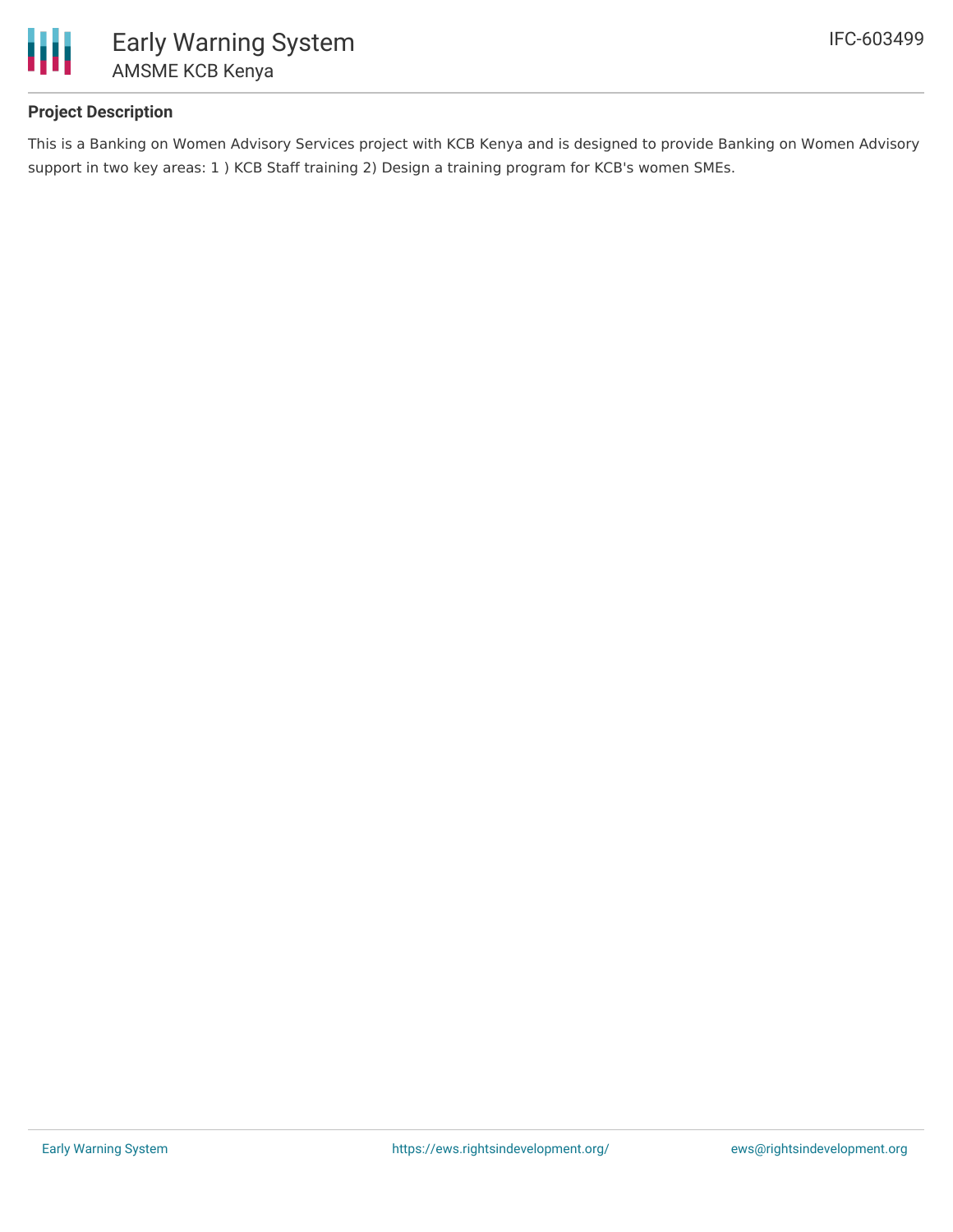

# **People Affected By This Project**

1) Financial Inclusion: The proposed project will increase access to finance to SMEs and women-owned businesses in Kenya through supporting KCB to roll out its Non financial services offering

2) Job Creation: Increased financing for businesses will lead to the creation of more jobs and a reduction in poverty.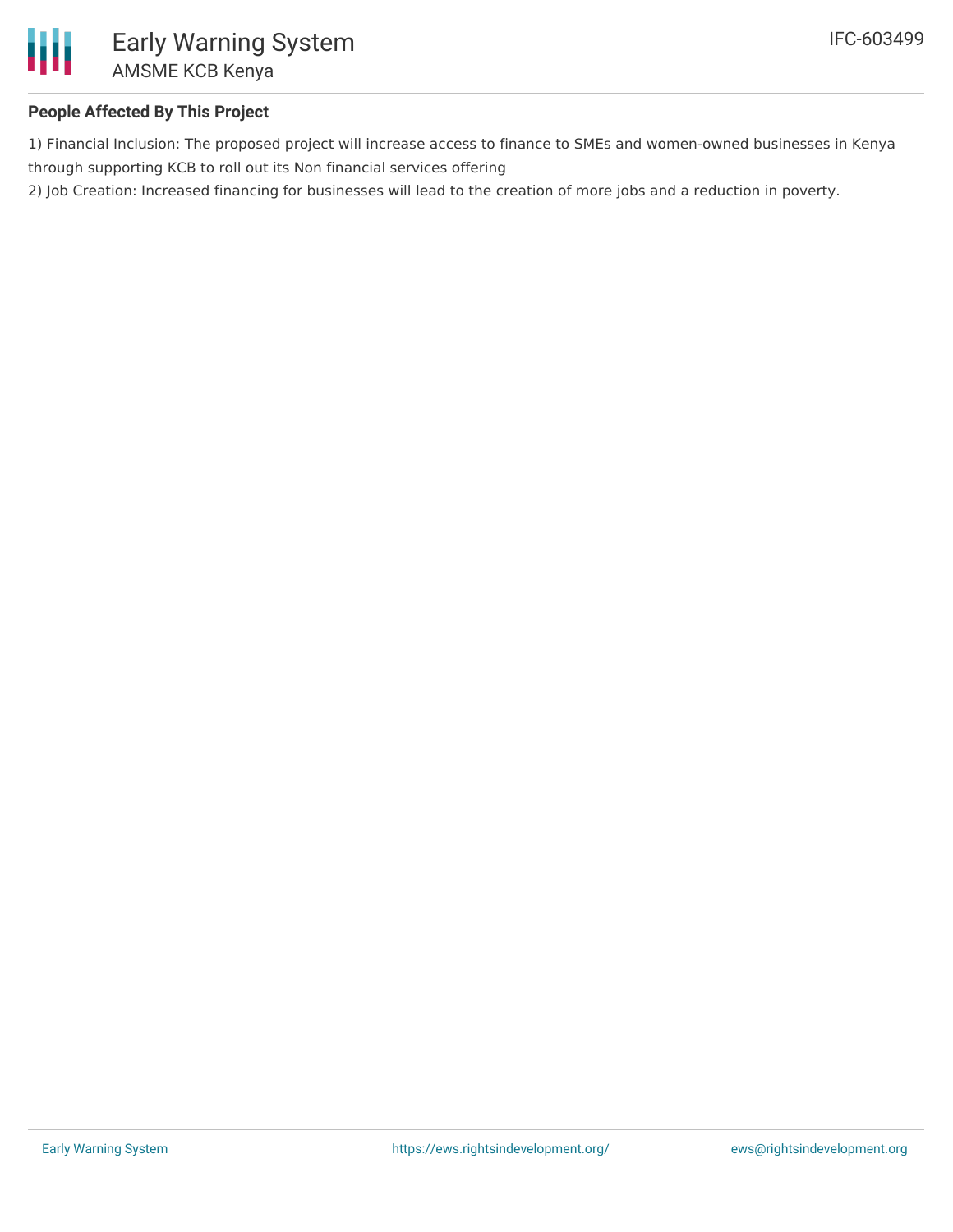### **Investment Description**

• International Finance Corporation (IFC)

### **Financial Intermediary**

Financial Intermediary: A commercial bank or financial institution that receives funds from a development bank. A financial intermediary then lends these funds to their clients (private actors) in the form of loans, bonds, guarantees and equity shares. Financial intermediaries include insurance, pension and equity funds. The direct financial relationship is between the development bank and the financial intermediary.

KCB [Kenya](file:///actor/4062/) (Financial Intermediary) **is owned by** KCB Bank [Kenya](file:///actor/4061/) (Parent Company)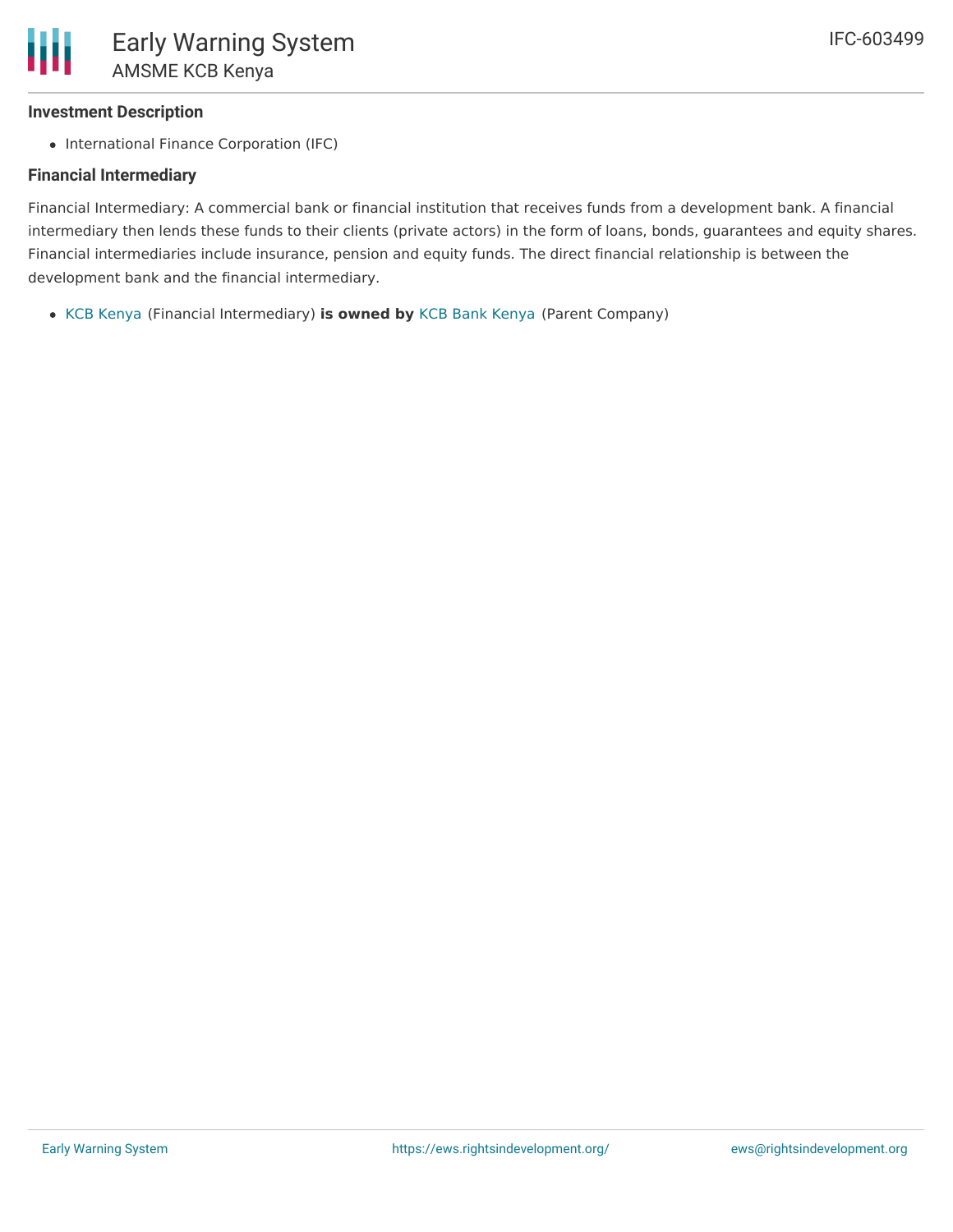

## **Private Actor Relationship**

There is often limited information publicly available about what development banks are funding through financial intermediaries. In 2021, the Early Warning System partnered with Oxfam International to incorporate information on high-risk projects being funded by financial intermediaries receiving funding from the International Finance Corporation (IFC) and the Dutch Development Bank (FMO).

The information listed below describes the relationship between the different private actors linked to high-risk sectors and subprojects of IFC and FMO's financial intermediary investments and/or the financial intermediary's parent companies made from 2017 through 2020, including any associated ring fences.

The database, however, does not explicitly or implicitly imply that IFC or FMO have material exposure to or are contractually or legally accountable to the sub-projects financed by their financial intermediaries or the financial intermediary's parent companies. It only shows a seemingly financial relationship among the different private actors, the financial intermediaries, and IFC or FMO.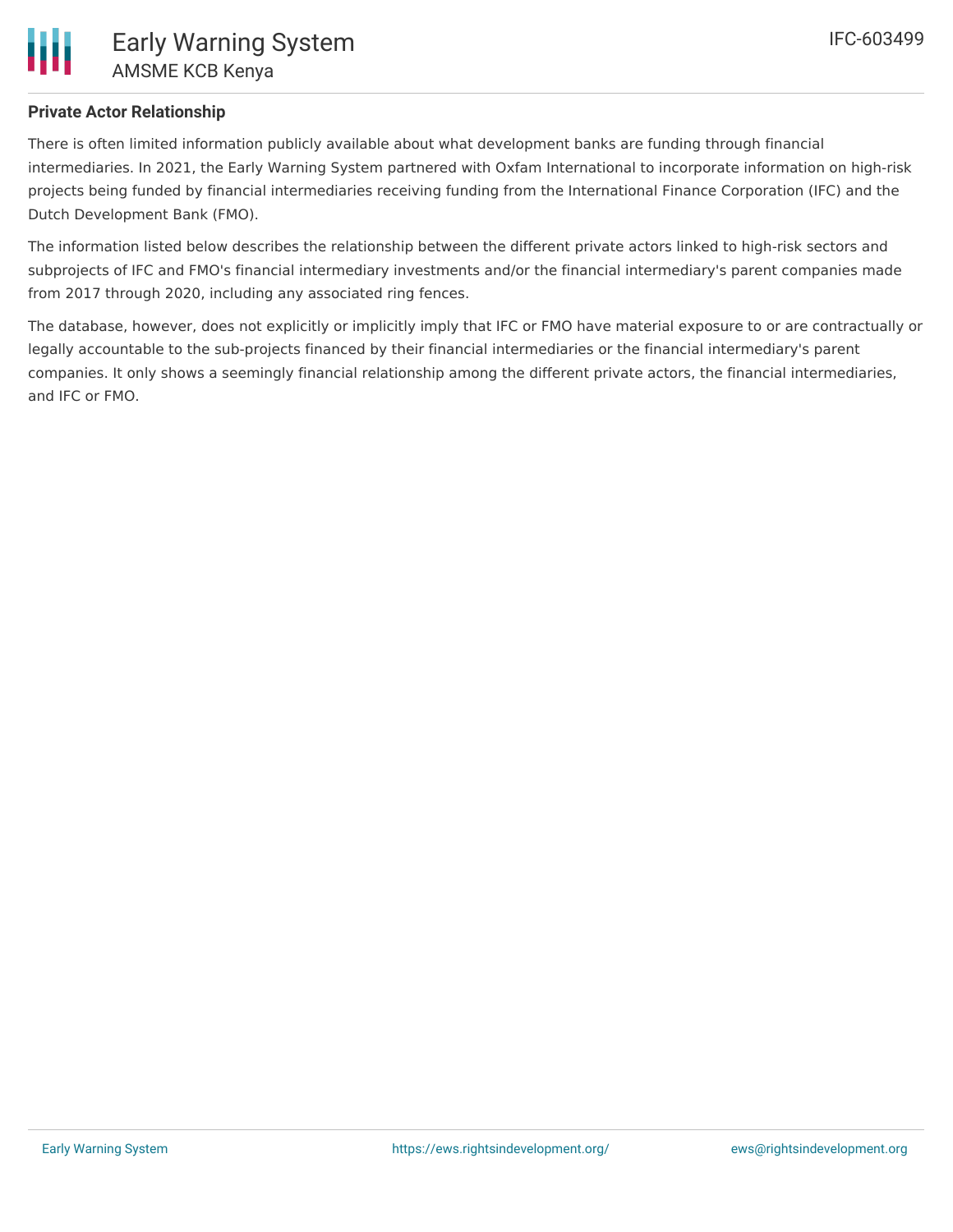# **Contact Information**

No contact information provided at the time of disclosure

ACCOUNTABILITY MECHANISM OF IFC

The Compliance Advisor Ombudsman (CAO) is the independent complaint mechanism and fact-finding body for people who believe they are likely to be, or have been, adversely affected by an IFC or MIGA- financed project. If you submit a complaint to the CAO, they may assist you in resolving a dispute with the company and/or investigate to assess whether the IFC is following its own policies and procedures for preventing harm to people or the environment. If you want to submit a complaint electronically, you can email the CAO at CAO@worldbankgroup.org. You can learn more about the CAO and how to file a complaint at http://www.cao-ombudsman.org/